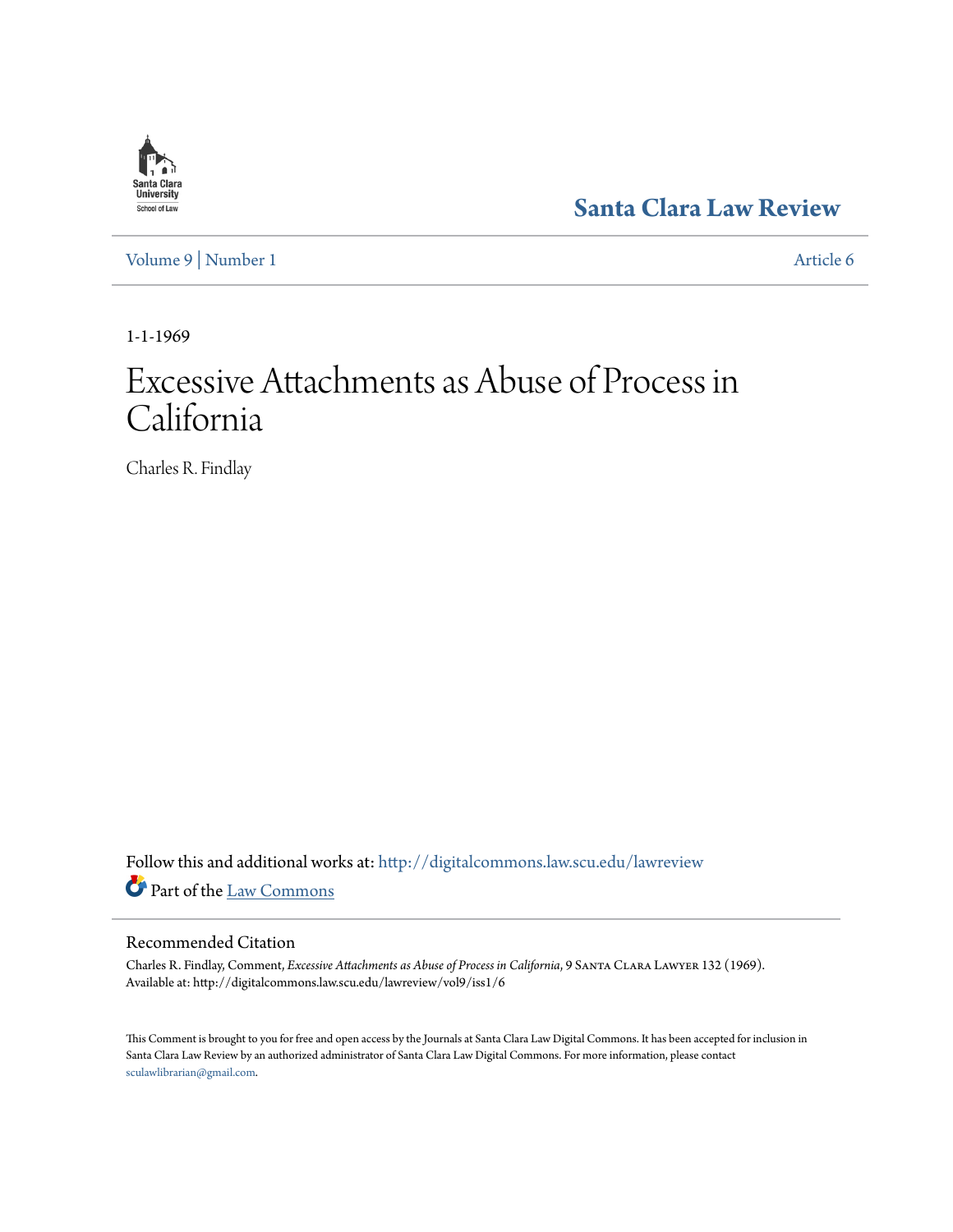# EXCESSIVE **ATTACHMENTS AS ABUSE** OF **PROCESS** IN CALIFORNIA

California now recognizes that an excessive attachment' is an abuse of process<sup>2</sup> rather than malicious prosecution.<sup>3</sup> Before an action for malicious prosecution can be brought, the attachment action<sup>4</sup> complained of must have terminated.<sup>5</sup> A cause of action for abuse of process, however, arises immediately upon levy of attachment and can be brought by cross-claim<sup>6</sup> in the attachment suit.<sup>7</sup>

This comment explores the pleading aspects of treating an excessive attachment as an abuse of process with particular attention focused on a potential problem in the classification of the cross-claim as either a counterclaim or a cross-complaint. The interrelationship between an award of damages for abuse of process and a recovery from the sureties on an attachment undertaking is also examined. An attempt is also made to evaluate the practical desirability of allowing the pursuit of an abuse of process cross-claim in the same suit with the underlying action.

# MALICIOUS PROSECUTION OR ABUSE OF PROCESS?

In the past, actions arising out of excessive attachments have been considered as claims for malicious prosecution in California,<sup>8</sup> and recovery has been allowed despite the absence of one or more of the commonly stated elements of malicious prosecution.<sup>9</sup> The ele-

**<sup>1</sup>** For the purpose of this comment the following definition of excessive attachment has been employed: An excessive attachment is an attachment, for an ulterior purpose, of property in an amount greatly exceeding that required to satisfy the judgment expected. This definition employs the elements stated as essential to abuse of process expressed in terms specifically applicable to attachments. *See* note 2 *infra.*

**<sup>2</sup>** "The essential elements of abuse of process . . . have been stated to be: first, an ulterior purpose, and second, a wilful act in the use of that process not proper in the regular conduct of the proceeding." W. PROSSER, TORTS **877 (3d ed.** 1964).

**<sup>3</sup>** White Lighting Co. v. Wolfson, 68 A.C. 347, **352,** 438 **P.2d** 345, 348, 66 Cal. Rptr. 697, **700** (1968).

<sup>4</sup> The term "attachment action" is used throughout this comment to identify the original action in which the attachment was levied. The plaintiff in the underlying action is referred to as the "attachment plaintiff" and the defendant in the underlying action is referred to as the "attachment defendant."

**<sup>5</sup>**Smith v. **Hill, 237** Cal. App. **2d** 374, 386, 47 Cal. Rptr. 49, **57** (1965).

**<sup>6</sup>**The term cross-claim is used in this comment to refer to either a counterclaim authorized **by** CAL. **CODE** CIv. **PROC.** § 437(2) (West 1954) or a cross-complaint authorized **by** CAL. **CODE** CIV. PROC. § 442 (West 1954).

**<sup>7</sup>** White Lighting Co. v. Wolfson, 68 A.C. 347, **358-62,** 438 **P.2d** 345, **351-54,** <sup>66</sup> Cal. Rptr. 697, **703-06** (1968).

**<sup>8</sup>** Clark v. Nordholt, 121 Cal. **26, 53** P. 400 (1898) **;** Weaver v. Page, 6 Cal. **681** (1856).

**<sup>9</sup>** White Lighting Co. v. Wolfson, 68 A.C. 347, **358-62,** 438 **P.2d** 345, **351-54,** <sup>66</sup>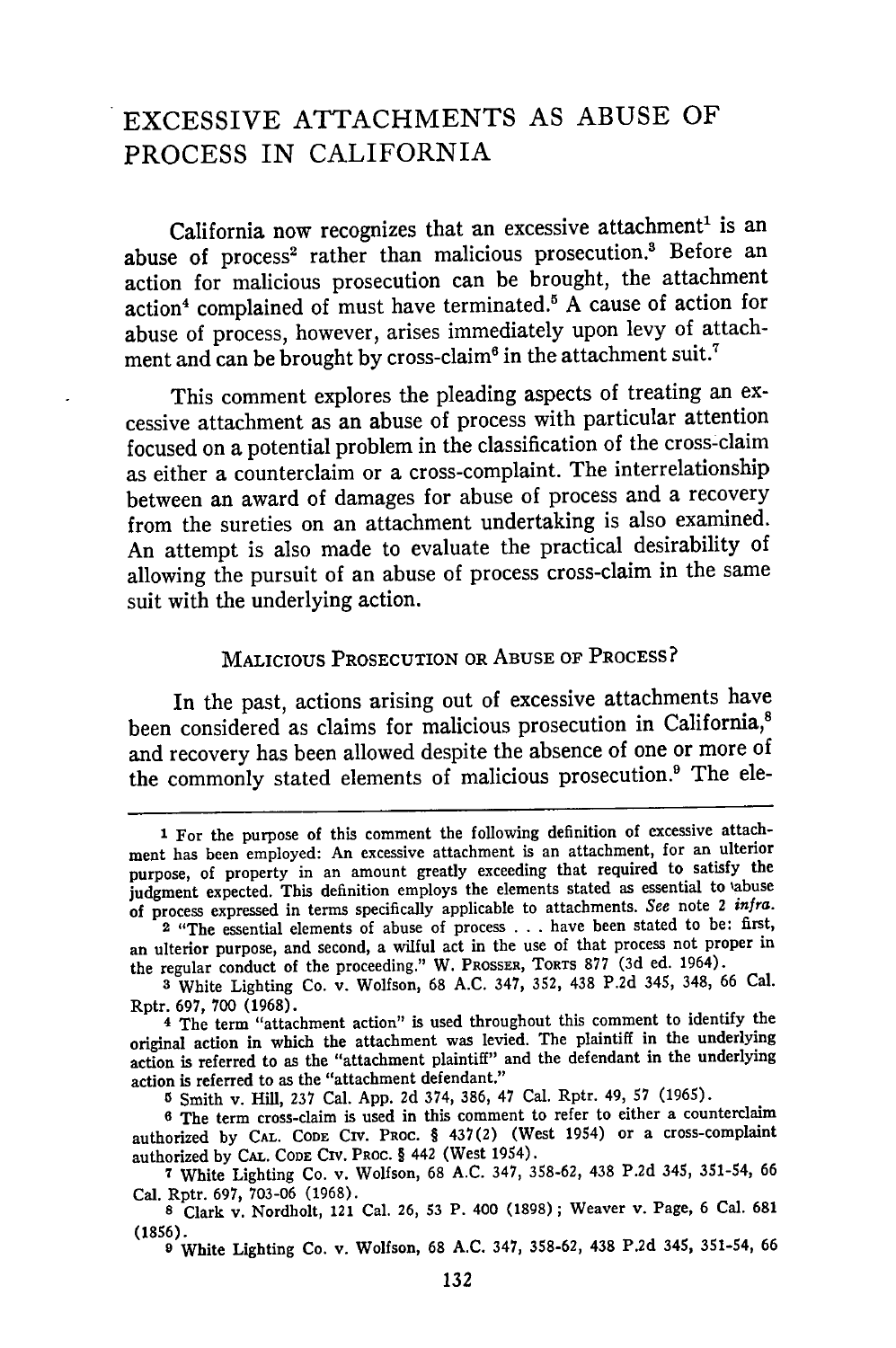ments usually listed for the tort of malicious prosecution are: (1) a judicial proceeding terminated in favor of the defendant; *(2)* malice; and (3) a lack of probable cause to institute the action.10 However, when the foundation of the action is an excessive attachment, the attachment plaintiff usually has probable cause for bring- ing the attachment action<sup>11</sup> and for levying, although in a lesser amount, an attachment. By including claims of this nature within the purview of malicious prosecution, the California courts have implicitly accepted the concept that the excessiveness of the attachment itself is equivalent to a want of probable cause. This policy of the California courts is directly traceable<sup>12</sup> to the policy statement set forth in the Massachusetts case of *Savage v. Brewer."*

It seems to be a well established principle, that if one causes another to be arrested, and held to bail, for a debt not due, or *for more than* is due, and this is done knowingly, an action of the case lies for this<br>abuse of legal process; for the plaintiff knowing that there is no prob-<br>able cause, and having no expectation to recover the sum demanded,<br>is presume much less than the sum demanded, and this be known is the same.14 (The court then extended the principle to include attachments.)

Furthermore, when the claim for excessive attachment was asserted in a separate action apart from the attachment suit, the Calitotally in the underlying action.<sup>15</sup> On the other hand, where the defendant attempted to assert his claim by way of cross-demand in the attachment suit itself, the courts avoided confrontation with the requirement of "successful termination" by striking down those demands on other grounds. For example, the courts have sustained demurrers to such pleadings on the basis that a sufficient transactional relationship, then required for both a counterclaim or a crosscomplaint, had not been alleged or established.'

**<sup>10</sup>**Jaffe v. Stone, 18 Cal. 2d 146, 149, 114 P.2d 335, 337 (1941). **<sup>11</sup>**White Lighting Co. v. Wolfson, 68 A.C. 347, **358-62,** 438 P.2d 345, 351-54, 66 Cal. Rptr. 697, 703-06 (1968).

**<sup>12</sup>***See* Clark v. Nordholt, 121 Cal. **26, 53** P. 400 (1898) ; Weaver v. Page, 6 Cal. 681 (1856).

**13** 33 Mass. 453 (1835).

**<sup>14</sup>***Id.* at 455-56 (emphasis added).

<sup>16</sup> Jeffreys v. Hancock, 57 Cal. 646 (1881). The action for damages from excessive attachment in the same suit was not allowed because not qualified as a cross-complaint or as a counterclaim under then existing rules whi

Cal. Rptr. 697, **703-06** (1968) specifically cites two cases as illustrating such recovery: Harris v. Harter, 79 Cal. App. 190, 247 P. 39 (1926), and Clark v. Nordholt, 121 Cal. 26, **53** P. 400 (1898).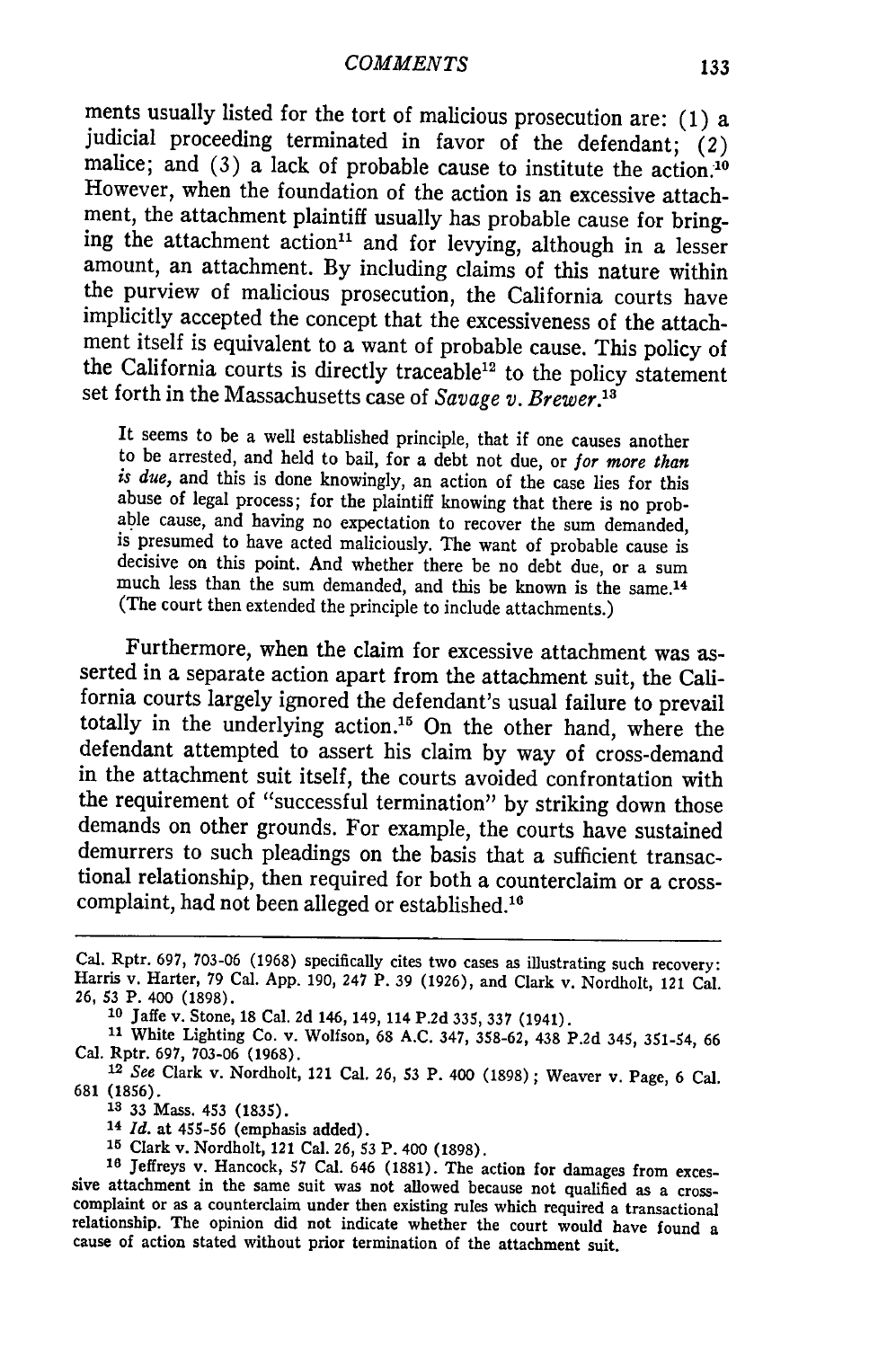Recognizing that claims based on excessive attachments fit poorly, if at all, the elements recognized as essential to malicious prosecution, the California Supreme Court, in *White Lighting Com*pany v. Wolfson<sup>17</sup> held that an excessive attachment should be treated as giving rise to a cause of action for abuse of process rather than for malicious prosecution. The court further ruled that the attachment defendant could assert his claim immediately in the attachment action itself.

# WHITE LIGHTING COMPANY V. WOLFSON

*White Lighting* presented a clear-cut case in which a claim for allegedly excessive attachments was pleaded as an abuse of process and recovery was sought **by** means of a cross-complaint in the attachment action. During the course of the attachment action for recovery of commissions advanced in the amount of \$850, White Lighting levied attachments against property alleged **by** Wolfson to be worth more than \$19,000. Wolfson alleged that the attachments were made for the ulterior purpose of coercing him to abandon other cross-demands against White Lighting. The trial court and the court of appeal ruled against Wolfson on the pleadings, holding that his action was one for malicious prosecution and, as such, was prematurely brought.<sup>18</sup> The California Supreme Court, however, decided that an excessive attachment gives rise to a cause of action for abuse of process rather than for malicious prosecution.<sup>19</sup> The court further ruled, without specifically identifying the appropriate pleading to be employed, that such a claim could be brought in the attachment suit.<sup>20</sup>

In the course of its opinion the court analyzed various attachment wrongs and set forth four different categories into which such wrongs could be sorted:<sup>21</sup> (1) Attachments levied in pursuing an action which itself constitutes malicious prosecution; (2) use of a regularly issued attachment for an improper purpose; (3) maliciously procured attachments in properly instituted actions in which the creditor, however, is not entitled to the writ; and (4) attachments of property either exempt from attachment or possessing value greatly in excess of the amount of the legitimate claim. The court observed that the first two categories have been correctly treated by California courts as giving rise to causes of action for

**20** *Id.*

**<sup>17</sup>**68 A.C. 347, 438 P.2d 345, 66 Cal. Rptr. 697 (1968).

**<sup>18</sup>**White Lighting Co. v. Wolfson, 59 Cal. Rptr. 598 (1967), *vacated.*

**<sup>19</sup>**White Lighting Co. v. Wolfson, 68 A.C. 347, 352, 438 P.2d 345, 348, 66 Cal. Rptr. 697, **700** (1968).

<sup>21</sup>*Id.* at 360, 438 P.2d at 352-53, **66** Cal. Rptr. at 704-05 (1968).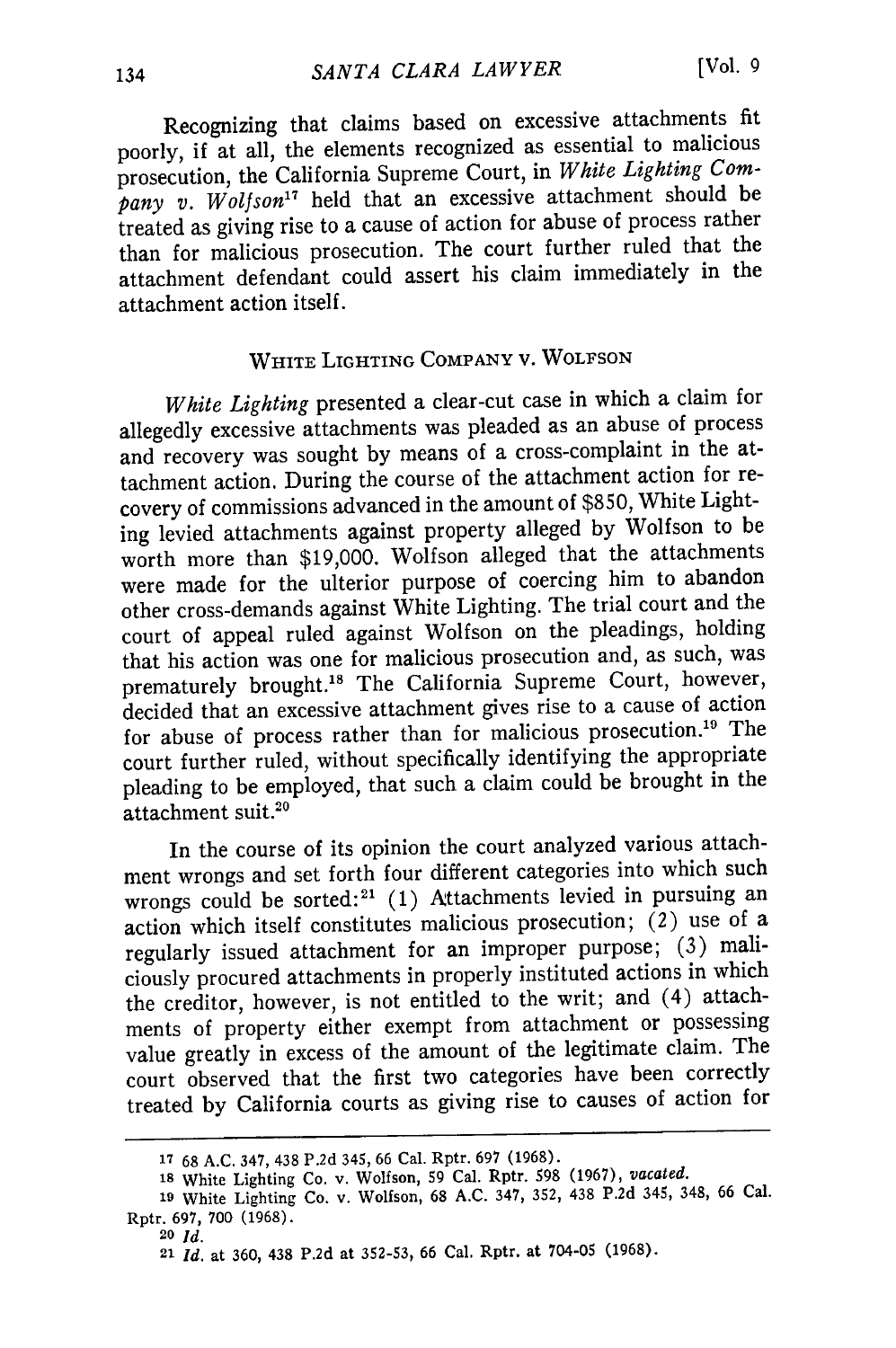malicious prosecution and abuse of process respectively.<sup>22</sup> The third category was not specifically discussed but appears to have been considered as abuse of process along with the fourth category.<sup>23</sup>

In discussing excessive attachments the court declared that the established practice of calling such an action malicious prosecution rather than abuse of process employed a misnomer; that courts had long allowed recovery in spite of failure to establish either lack of probable cause or termination of the proceeding in the attachment defendant's favor.<sup>24</sup> In supporting its conclusion in favor of the abuse of process theory, the court was also concerned with a matter of simple justice. It felt that the victim of an excessive attachment should not have to await the termination of the attachment action to seek redress.<sup>25</sup>

### EXCESSIVE ATTACHMENT: CROSS-COMPLAINT OR COUNTERCLAIM?

The court in *White Lighting* ruled that an action resulting from an excessive attachment could be brought by a cross-claim in the attachment suit. Nowhere in the opinion is there a definite statement that the court found a sufficient transactional relationship between the subject matter of the underlying action and the excessive attachment to qualify the cross-demand as a cross-complaint.<sup>26</sup> Although discussing a pleading labeled a cross-complaint, the court refers to "claim"<sup>27</sup> and "cross-claim".<sup>28</sup>

The court noted<sup>29</sup> that an attempt to claim damages for an unjustified attachment by means of a cross-claim was defeated in *Division of Labor Law Enforcement v. Barnes. °* The *Barnes* opinion cited for authority a much earlier case, *Jeffreys v. Hancock*,<sup>31</sup> which had been decided at a time when a transactional relationship was required for counterclaims as well as for cross-complaints. The court in *White Lighting* pointed out that a transactional relationship was no longer required for a counter-claim at the time of the *Barnes*

**<sup>22</sup>** *Id.*

**<sup>23</sup>** *Id.*

**<sup>24</sup>** *Id.*

**<sup>25</sup>** *Id.* at **360,** 438 **P.2d** at **352-53,** 66 Cal. Rptr. at 704-05.

**<sup>26</sup> CAL. CODE** CIV. **PROC.** *§* 442 (West 1954). To meet the cross-complaint transactional relationship requirement, the cause must relate to or depend on the contract, transaction, matter, happening or accident upon which the action is brought or affect the property to which the action relates.

**<sup>27</sup>**White Lighting Co. v. Wolfson, **68 A.C.** 347, **352, 358,** 438 **P.2d** 345, 348, **351,** 352, 66 Cal. Rptr. **697, 700, 703,** 704 **(1968). <sup>28</sup>***Id.* at 362n.10, 438 **P.2d** at 354n.10, 66 Cal. Rptr. at 706n.10.

**<sup>29</sup>***Id.* at 362n.9, 438 **P.2d** at 354n.9, 66 Cal. Rptr. at 706n.9.

**<sup>30 205</sup>** Cal. **App. 2d** 337, **23** Cal. Rptr. **55 (1962).**

**<sup>31 57</sup>** Cal. 646 **(1881).**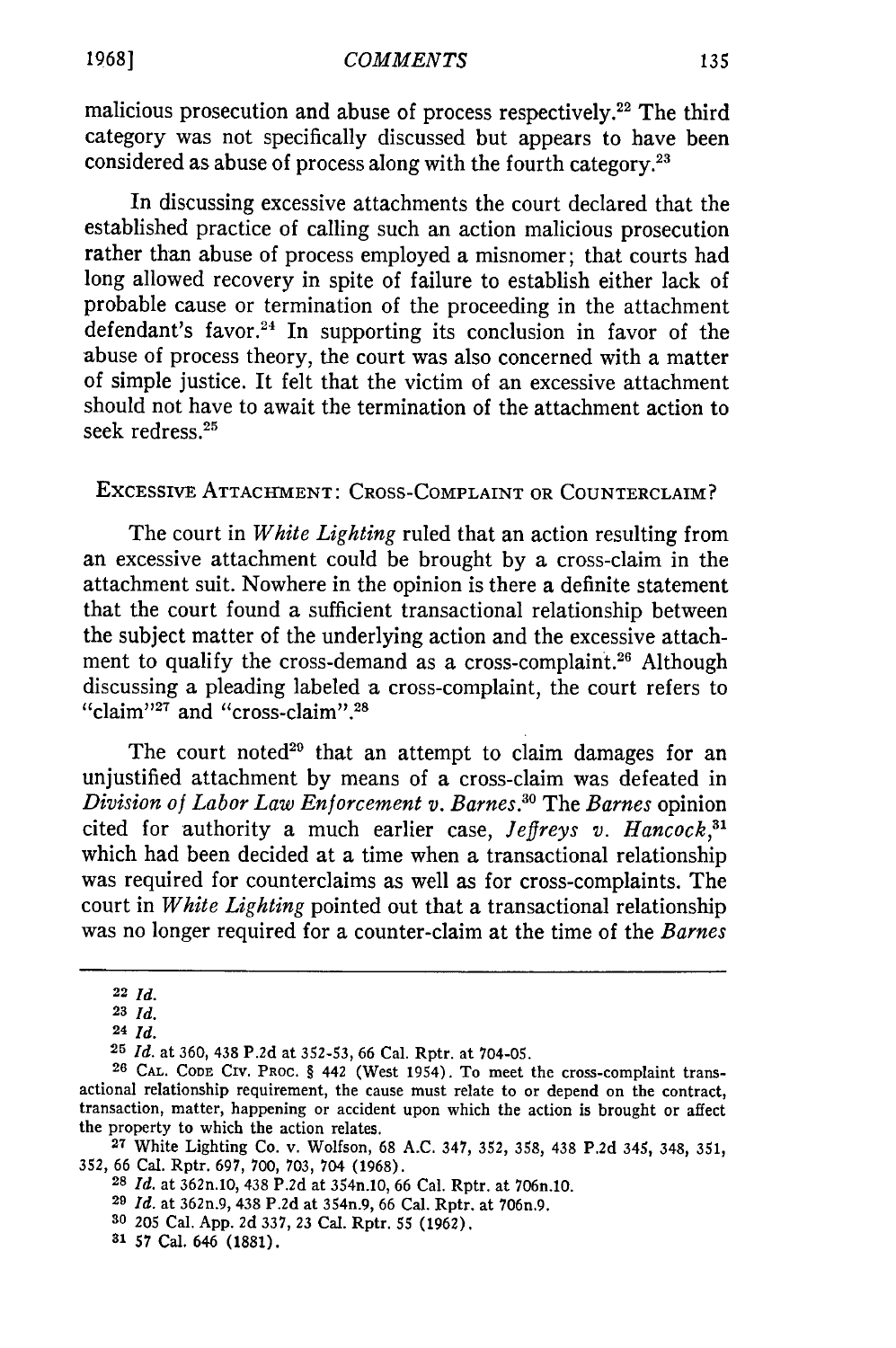decision and disapproved that decision to the extent it was based on *Jeffreys.* Enigmatically, the court further stated: "The 1927 amendment of section 438 eliminated the requirement as to the 'same transaction,' although, of course, *that prerequisite presently remains a requirement under section*  $442.^{132}$  Code of Civil Procedure, section 442,<sup>33</sup> deals, of course, with cross-complaints. Although the statement of the court is unquestionably accurate, the purpose for reiterating the transactional relationship requirement for a crosscomplaint is elusive.

Since the content of the pleading, rather than the name attached, determines whether a cross-complaint or counterclaim has been asserted,34 *White Lighting* may stand for the proposition that a cross-claim based on an excessive attachment, however labeled, will be entertained *if* it qualifies as a counterclaim. If so, the decision leaves room for a future challenge to the commencement of an action through a cross-complaint under circumstances that would preclude consideration of such a cross-claim as a counterclaim.<sup>35</sup> This situation could occur if cross-complainant sought to join a new party, perhaps an agent of the attachment defendant.

On the other hand, the court did not rule that the transactional relationship was insufficient to support a cross-complaint. Various factors may imply the court's approval of treatment of the crossclaim as a cross-complaint. Each of the factors is indicative; none are conclusive. First, the pleading was labeled a cross-complaint in the original action, and the court did not criticize that classification or suggest that the pleading was actually a counterclaim. Second, the court explained that recognition of the cross-claim in the same suit as the underlying action promotes the policy of avoiding circuity and multiplicity of litigation.<sup>36</sup> Had the court intended to restrict the cross-demands to pleadings which could qualify as counterclaims, this explanation would be unnecessary. Third, in his dissenting appellate court opinion,<sup>37</sup> which foreshadowed the supreme court holding, Justice Herndon expressed some concern as to whether a sufficient transactional relationship would be found to warrant consideration of the pleading as a cross-complaint. He stated: "I am uncertain whether or not such cause of action should be considered

**<sup>32</sup>**White **Lighting Co. v.** Wolfson, **68 A.C. 347, 352, 358, 438 P.2d 345, 348, 351, 352, 66 Cal. Rptr. 697, 700, 703, 704 (1968)** (emphasis **added).**

**<sup>33</sup> CAL. CODE** CIV. **PROC.** § **442** (West 1954).

**<sup>84</sup> Terry** Trading Corp. v. **Barsky,** 210 Cal. **428, 434, 292 P. 474, 476 (1930).**

**<sup>85</sup> CAL. CODE** CIv. PROC. § **438** (West **1954). New** parties cannot be **brought** into a suit **by** means of a counterclaim.

**<sup>36</sup>**White Lighting **Co. v.** Wolfson, **68 A.C. at** 362n.10, **438 P.2d at** 354n.10, **<sup>66</sup>** Cal. **Rptr.** at 706n.10 **(1968).**

**<sup>87</sup> White Lighting Co. v. Wolfson, 59 Cal. Rptr. 598, 601 (1967),** vacated.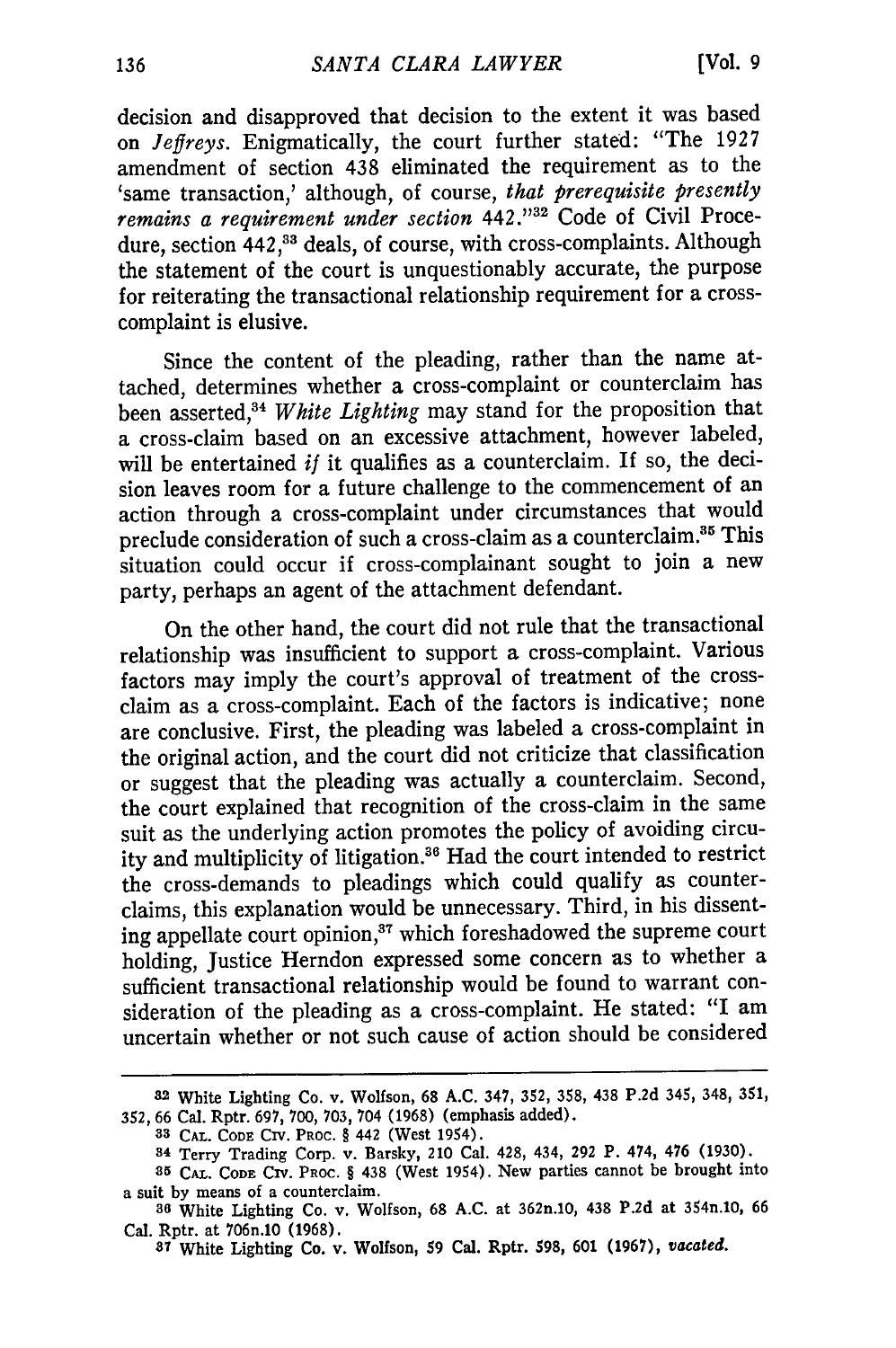one arising out of the transaction set forth in the complaint... It seems to me that modern concepts might dictate an affirmative answer."<sup>38</sup> The court may well have silently accepted Justice Herndon's thinking on the matter.

#### *Cross-claim may be a Compulsory Counterclaim.*

If a transactional relationship does exist between the underlying action and the excessive attachment cross-claim, the question whether the cross-claim is a compulsory counterclaim<sup>39</sup> must be considered. A cross-claim which qualifies as a compulsory counterclaim must be brought in the same suit as the underlying action or not at all. The key factor qualifying a cross-demand as a compulsory counterclaim is that the cause of action arises out of the transaction alleged to be the foundation of the plaintiff's claim.<sup>40</sup> The transactional relationship dilemma which introduces uncertainty into the classification of a cross-claim as a cross-complaint recurs when the claim is considered for classification as a compulsory counterclaim.

The California statute authorizing cross-complaints<sup>41</sup> expresses the transactional relationship requirement in different and perhaps more encompassing words than those in the statute requiring that compulsory counterclaims be set up in the same suit as the underlying action.42 If there is a transactional relationship between the underlying action and the excessive attachment sufficient to support a cross-complaint, there remains the open question whether a greater degree of relationship will be required to establish a compulsory counterclaim and bar a subsequent action in a separate suit.

But the problem of classification of the cross-claim as a compulsory counterclaim is diminished in significance by the operation of the statute of limitations. An action for abuse of process is for injury to the person<sup>43</sup> and must be brought within one year of the date the cause of action accrues.<sup>44</sup> Since a cause of action accrues when a remedy is available<sup>45</sup> and since, under *White Lighting*, a

**44 CAL. CODE** Civ. PROC. § 340(3) (West 1954).

**<sup>38</sup>** *Id.*

**<sup>39</sup> CAL. CODE** CIv. PROC. § 439 (West 1954).

**<sup>40</sup>** *Id.*

**<sup>41</sup> CAL. CODE CIv. PROC.** § 442 (West 1954).

**<sup>42</sup> CAL. CODE CIv. PROC.** § 439 (West 1954) requires a counterclaim be set up when the cause arises out of the transaction set forth in the complaint as the foundation of the plaintiff's claim. CAL. **CODE CIV.** PROC. § 442 (West 1954) allows a crosscomplaint when the cause relates to or depends upon the contract, transaction, matter, happening or accident upon which the action is brought or affects the property to which the action relates.

**<sup>43</sup>**Simons v. Edouarde, 98 Cal. App. 2d 826, 828, 221 P.2d 203, 204 (1950).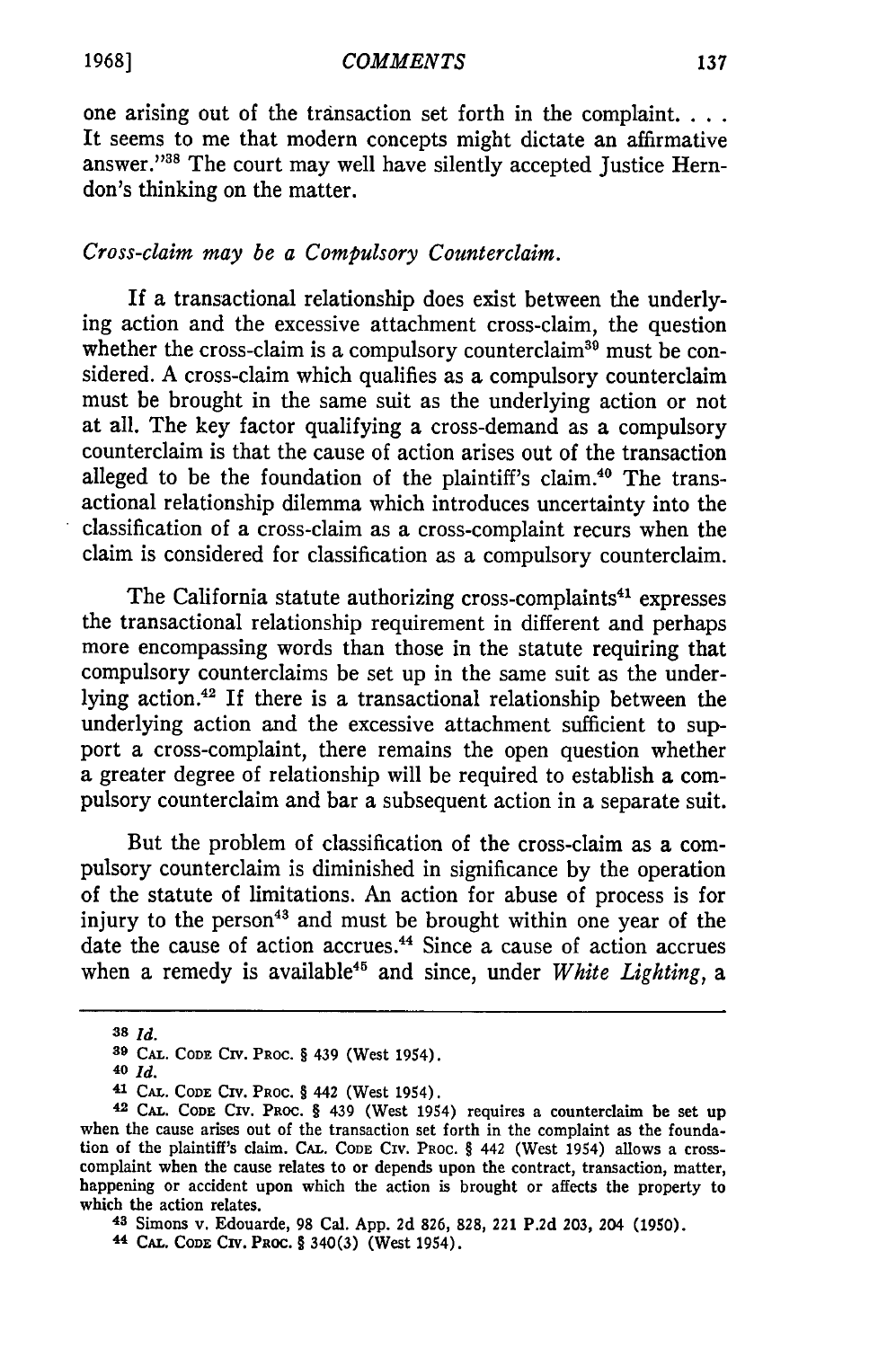remedy is available immediately,<sup>46</sup> the statute of limitations starts to run at the time the property is attached. Therefore, even if a subsequent action for an excessive attachment is not barred by virtue of being a compulsory counterclaim, in most instances the statute will have run and the suit will be barred nonetheless.

#### ExcESSIVE **ATTACHMENT AND** THE **ATTACHMENT UNDERTAKING**

Before levying an attachment a plaintiff must file an undertaking, with sureties, to the effect that, should the plaintiff not be entitled to the attachment, or should the defendant prevail in the action, the plaintiff will pay all costs and damages sustained by the defendant not exceeding the sum specified in the undertaking. $47$ The sum prescribed for the undertaking is basically one-half of the principal amount specified in the attachment writ although the court may, within limits, increase or decrease the amount.48 Should the unsuccessful attachment plaintiff fail to pay the costs and damages occasioned by the attachment, the prevailing attachment defendant becomes entitled to proceed directly against the sureties on the undertaking.<sup>49</sup>

In the typical excessive attachment case the plaintiff prevails, but in a much smaller amount than claimed.<sup>50</sup> In such event, the attachment undertaking is of no benefit to the defendant, and a judgment for abuse of process is collectible solely from the plaintiff. In the less typical situation, the attachment defendant prevails both in, a cross-claim for abuse of process and in the underlying action. Such a situation introduces complications. The remainder of this discussion concerning the attachment undertaking assumes this latter situation.

To the extent of the undertaking, the sureties can be held liable for payment of compensatory damages awarded in the abuse of process judgment to the prevailing defendant.<sup>51</sup> The statute requiring attachment undertakings provides for payment of "all damages" caused by the attachment up to the limit of the undertaking.<sup>52</sup> An excessive attachment could not have occurred without an

**<sup>45</sup>** Irvine v. Bossen, 25 Cal. 2d 652, 658, 155 P.2d 9, 13 (1944).

**<sup>46</sup>** White Lighting Co. v. Wolfson, 68 A.C. 347, 352, 438 P.2d 345, 348, 66 Cal. Rptr. 697, 700 (1968).

**<sup>47</sup> CAL. CODE** CIv. PROC. § 539 (West 1954).

**<sup>48</sup>** *Id.*

**<sup>49</sup>** Finn v. Witherbee, **126** Cal. App. 2d 45, 49, 271 P.2d 606, 609 (1954).

**<sup>50</sup>** White Lighting Co. v. Wolfson, 68 A.C. 347, 361, 438 P.2d 345, 354, 66 Cal. Rptr. **697, 706 (1968).**

**<sup>51</sup>**Carter v. Agricultural Ins. Co., **266 A.C.A. 886, 72** Cal. Rptr. 462 **(1968). 52 CAL. CODE CiV. PROC.** § **539 (West 1954).**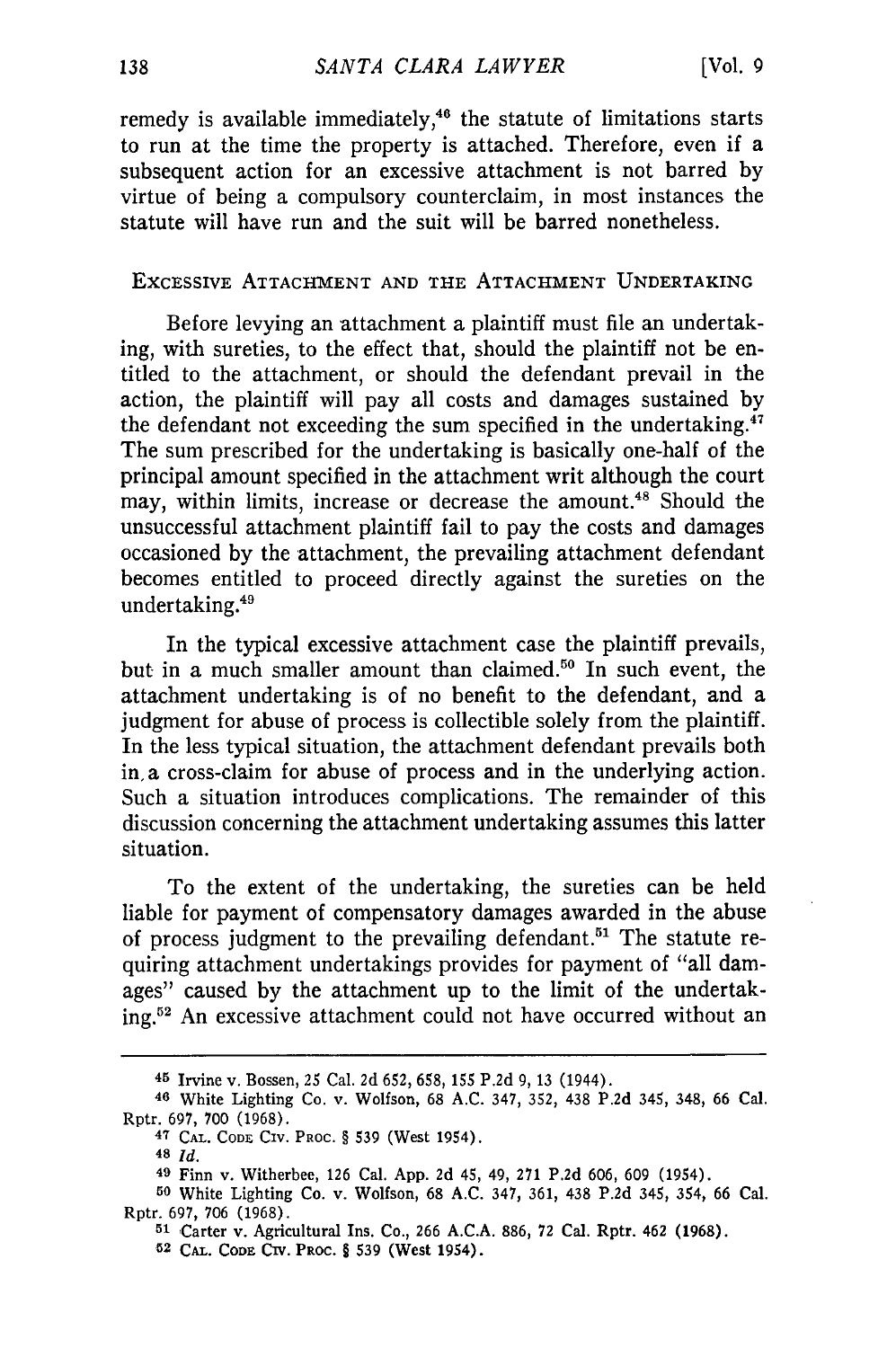attachment having been levied at all, so damages resulting from the excessive attachment are reasonably considered as caused by the existence of the attachment itself. Since the amount of the attachment undertaking is determined in relation to the excessive total amount of the attachment, the measure of potential damages contemplated under section 539 of the Code of Civil Procedure can thus be assumed to include damages due to the excessiveness of the attachment.

As a result of a recent decision,<sup>53</sup> to the extent the abuse of process judgment is for punitive damages, it is collectible only from the attachment plaintiff. The statement had previously been made, as dictum, that by including the words "all damages" the statute included punitive damages.54 In disapproving this dictum the court pointed out that the statute refers to all damages *sustained* by the attachment defendant and that punitive damages are not sustained by the attachment defendant but rather are awarded him to punish the attachment plaintiff.<sup>55</sup>

Allowing the attachment defendant to collect his judgment for abuse of process from the sureties places the sureties in a tenuous position. The sureties have no more than a contingent interest to protect at the time the abuse of process cross-claim is filed. Unless the defendant prevails in the attachment action, the sureties are subject to no obligation. The sureties thus find themselves in the position of having to elect whether to assist the attachment plaintiff in his defense of the abuse of process cross-claim, or to forego the opportunity to contest the reasonableness of those damages sought by the attachment defendant.<sup>56</sup>

However, the basic nature of the undertaking, essentially that of an insurance contract<sup>57</sup> protecting the attachment defendant, runs counter to the argument for the sureties. The nature of the proceedings against the sureties is that of collection of damages and costs, with the secondary function of resolving differences as to the amount or propriety of some items of damages claimed. One obvious solution to this dilemma facing the sureties is that of screening the attachment plaintiff's position before becoming

*<sup>57</sup>*Klinell v. Shirey, 223 Cal. App. **2d 239,** 246, 35 Cal. Rptr. 901, 906 (1963).

**1968]**

**<sup>53</sup>**Carter v. Agricultural Ins. Co., 266 **A.C.A. 886, 72** Cal. Rptr. 462 (1968).

**<sup>54</sup>** Klinell v. Shirey, 223 Cal. App. 2d 239, 246, **35** Cal. Rptr. 901, 906 (1963).

**<sup>55</sup>**Carter v. Agricultural Ins. Co., 266 A.C.A. **886,** 888, 72 Cal. Rptr. 462, 464 (1968).

**<sup>56</sup>**The issue of damages in an action for abuse of process meets the requirements of collateral estoppel; adjudication of the identical issue, a final judgment on the merits, and privity between the party in the prior action and the party against whom the plea is asserted; and therefore cannot be relitigated by the surety in a subsequent action. Bernhard v. Bank of America, 19 Cal. 2d 807, 813, 122 P.2d 892, 895 (1942).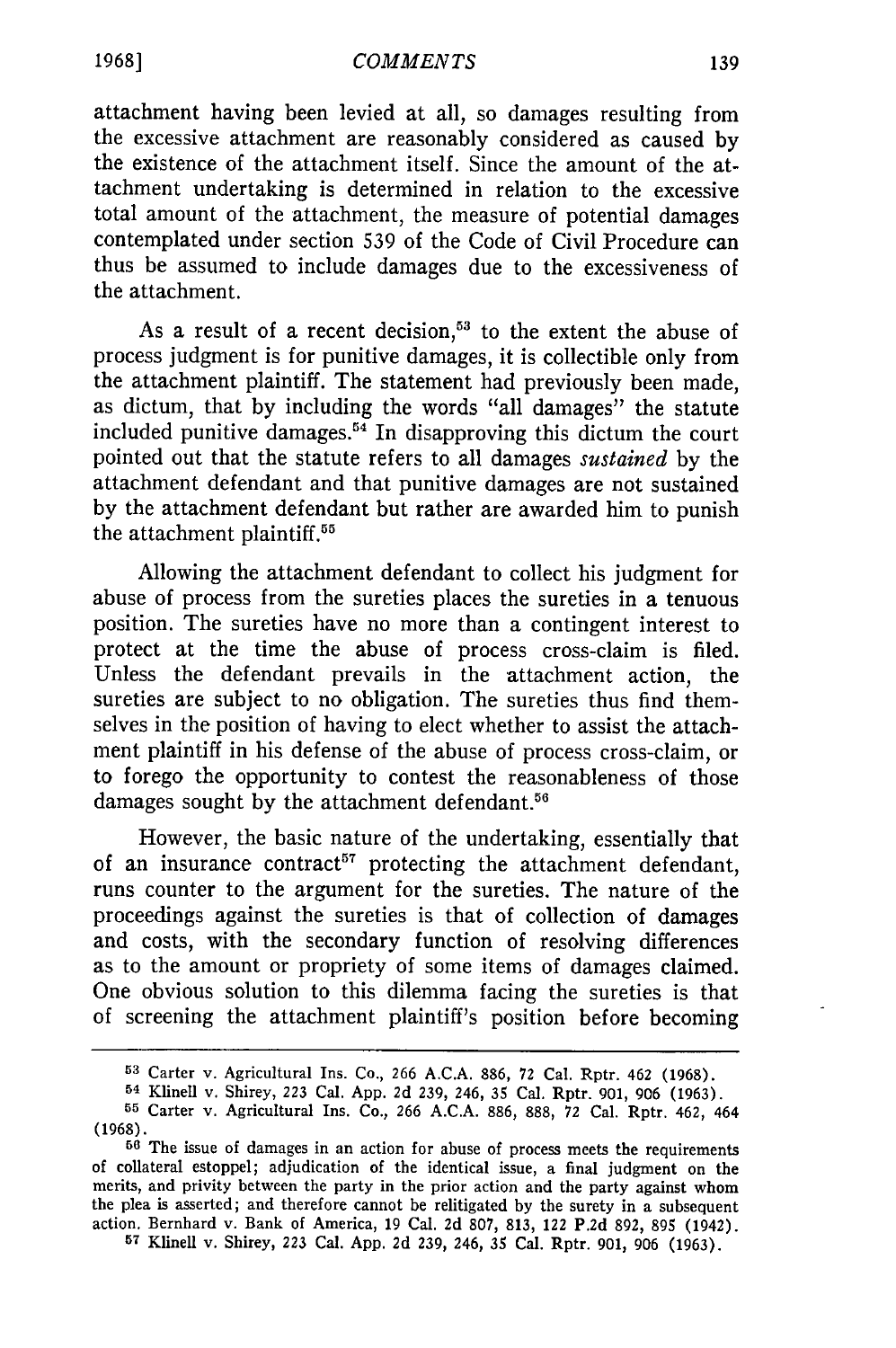surety. The net result of such a screening could well be the elimination of some excessive attachments.

The prevailing attachment defendant has his own dilemma. In the absence of malice and want of probable cause in the bringing of the attachment, the prevailing attachment defendant has no action against the attachment plaintiff himself on the undertaking.<sup>58</sup> While the attachment defendant's judgment for abuse of process is against the plaintiff, the damages and costs incident to the attachment itself, other than for its excessiveness, arise by operation of law when the defendant prevails. Since the attachment itself might have been made with probable cause, these damages and costs may not be sufficiently tainted with tortious conduct to be the subject of an action directly against the plaintiff rather than the sureties. When such damages exceed the amount of the undertaking, the prevailing attachment defendant may find himself denied recovery to the extent of that excess.

#### POSSIBLE EFFECTS ON BEHAVIOR **AND** POLICY

The archetype creditor who satisfied his entertainment needs by turning widows and children out into the snow might have fared poorly as plaintiff in a suit where an excessive attachment crosscomplaint was tried simultaneously with the main action. To some extent any creditor having to defend a cross-action which, in essence, amounts to an accusation of unfairness, is in danger of having disapproval of his behavior translated into an unfavorable verdict in the main action. One solution to this problem is the bifurcated trial. Separate trials of counterclaims are specifically permitted by California statute,<sup>59</sup> and separate trials of cross-complaints are permitted under the general provision for consolidation or severance of actions in the discretion of the court when no prejudice to a substantial right results.<sup>60</sup>

The availability of an immediate cross-action, pursuant to *White Lighting*,<sup>61</sup> may cause a cross-complaint for abuse of process to become a standard defensive measure and result in increasing rather than decreasing the amount and complexity of litigation. This is, however, doubtful. As a tactical device, an action for abuse of process is a two-edged sword. A defendant can as easily hurt his own position with an unjustified excessive attachment claim as hurt

**<sup>58</sup>** Finn v. Witherbee, 126 Cal. App. 2d 45, **50, 271** P.2d 606, 610 (1954).

**<sup>59</sup> CAL. CODE** CIV. PROC. § 438 (West 1954).

**<sup>60</sup> CAL. CODE** CIv. PROC. § 1048 (West 1954).

**<sup>61</sup>** White Lighting Co. **v.** Wolfson, 68 A.C. 347, **352, 438** P.2d 345, 348, 66 Cal. Rptr. 697, 700 (1968).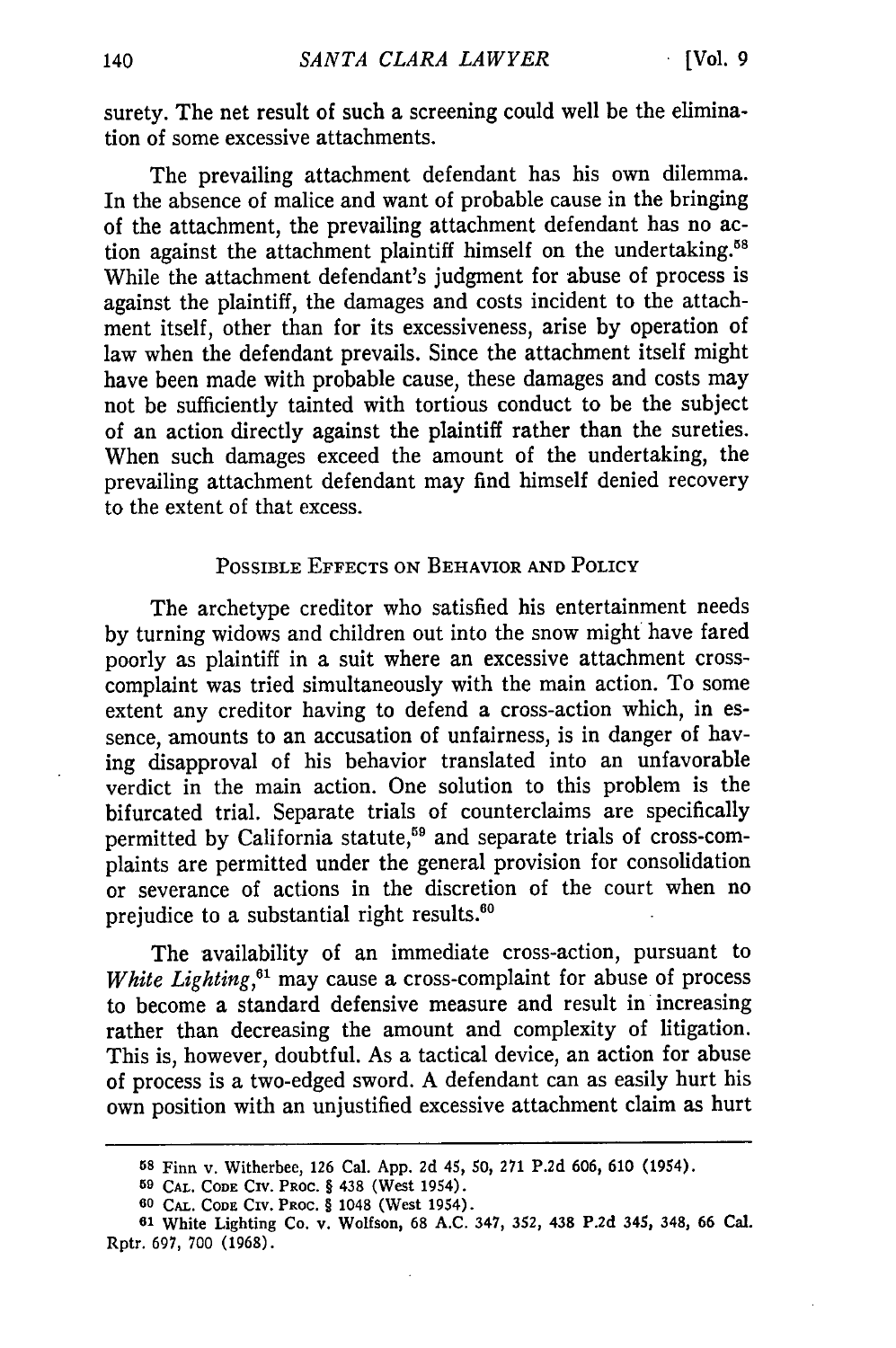his adversary's position with a well-founded one. There may be some increase in the number of such actions pursued until the boundaries defining excessiveness become somewhat settled. The long-range result may be that the well advised plaintiff will be circumspect in his use of the attachment process and generally avoid the entire problem.

The attaching creditor may be in a position of not knowing the actual extent of the debtor's interest in property seized. If all the assets of a debtor are suspected of being heavily encumbered, there is a practical necessity to attach a considerable gross value in order to have sufficient net value to satisfy a judgment. A question arises as to the result when the debtor turns out to have a greater interest than suspected in the property attached and the attachment is, inadvertently, excessive. The attaching plaintiff may have a defense of sorts to impose against a cross-complaint for abuse of process. One of the elements of abuse of process is an ulterior purpose.<sup>62</sup> Even though excessive attachments have long been considered inherently to have the requisite tortious nature,<sup>63</sup> it seems reasonable that a showing of lack of ulterior purpose, combined with a showing that probable cause existed for the attachment of a large total amount of property, and a showing of absence of malicious conduct in the attachment activities should refute such a conclusion. In employing such a defense, the attachment defendant could almost certainly expect to have his behavior with respect to discharging the unnecessarily levied attachments subjected to examination. Such behavior had best be exemplary.

#### **CONCLUSIONS**

*White Lighting Company v. Wolfson 4* contributes to the definition of the relationship between abuse of process and malicious prosecution.

Classifying a cause of action resulting from an excessive attachment as abuse of process is logically sound. The remaining structure of malicious prosecution actions is strengthened by removal of those actions which required a strained interpretation of the definition and elements of the tort.<sup>65</sup>

The objective of avoiding circuity and multiplicity of litigation may be only partially met by allowing an immediate cross-claim

**<sup>62</sup>** W. PROSSER, **TORTS 877** (3d ed. 1964).

**<sup>63</sup> Savage v. Brewer, 33 Mass.** 453, **455-56, (1835).**

**<sup>64 68</sup> A.C. 347, 438 P.2d 345, 66 Cal. Rptr. 697 (1968).**

**<sup>65</sup>***Id.* **at 360, 438 P.2d at** 353, **66** Cal. Rptr. **at 705.**